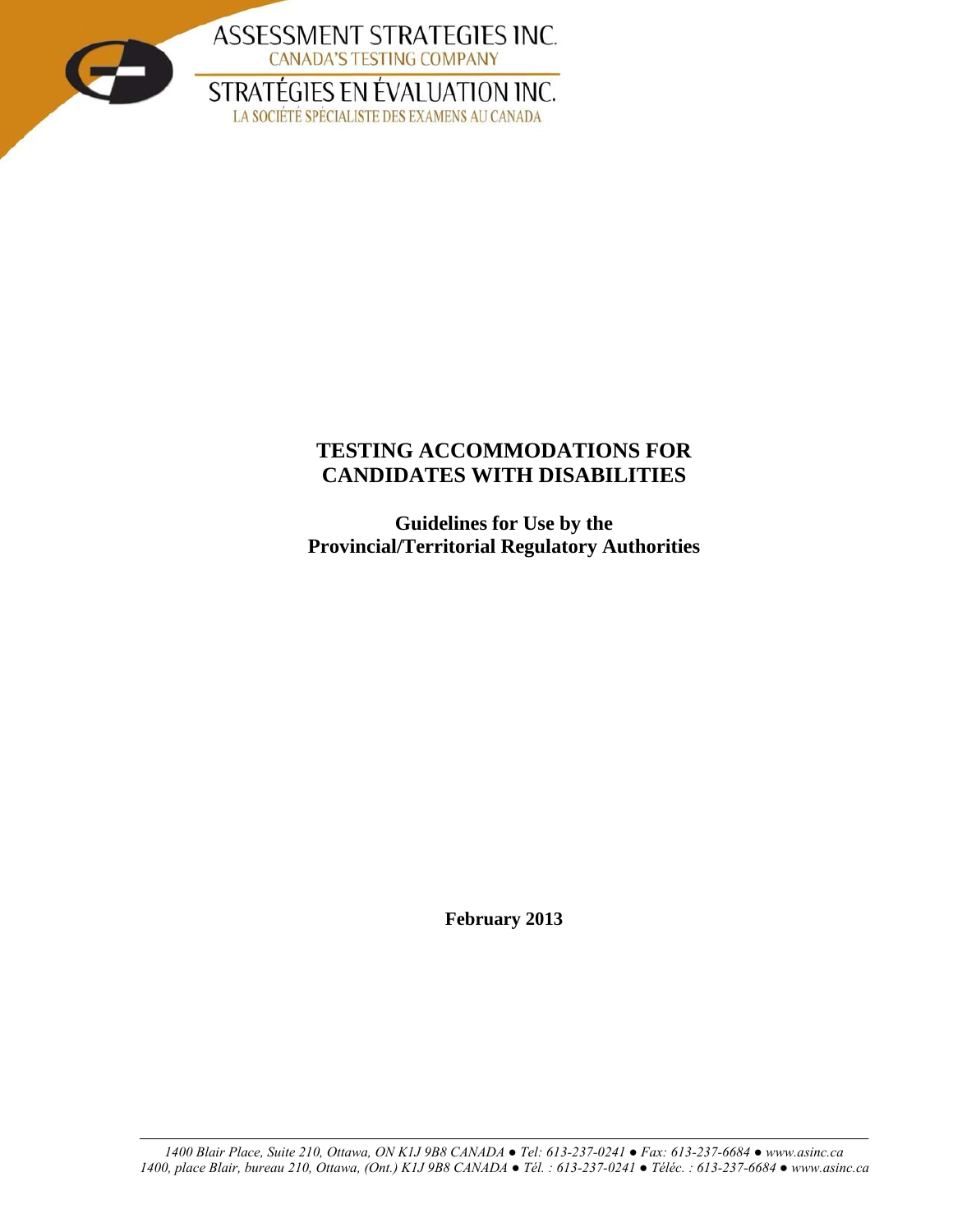# **TABLE OF CONTENTS**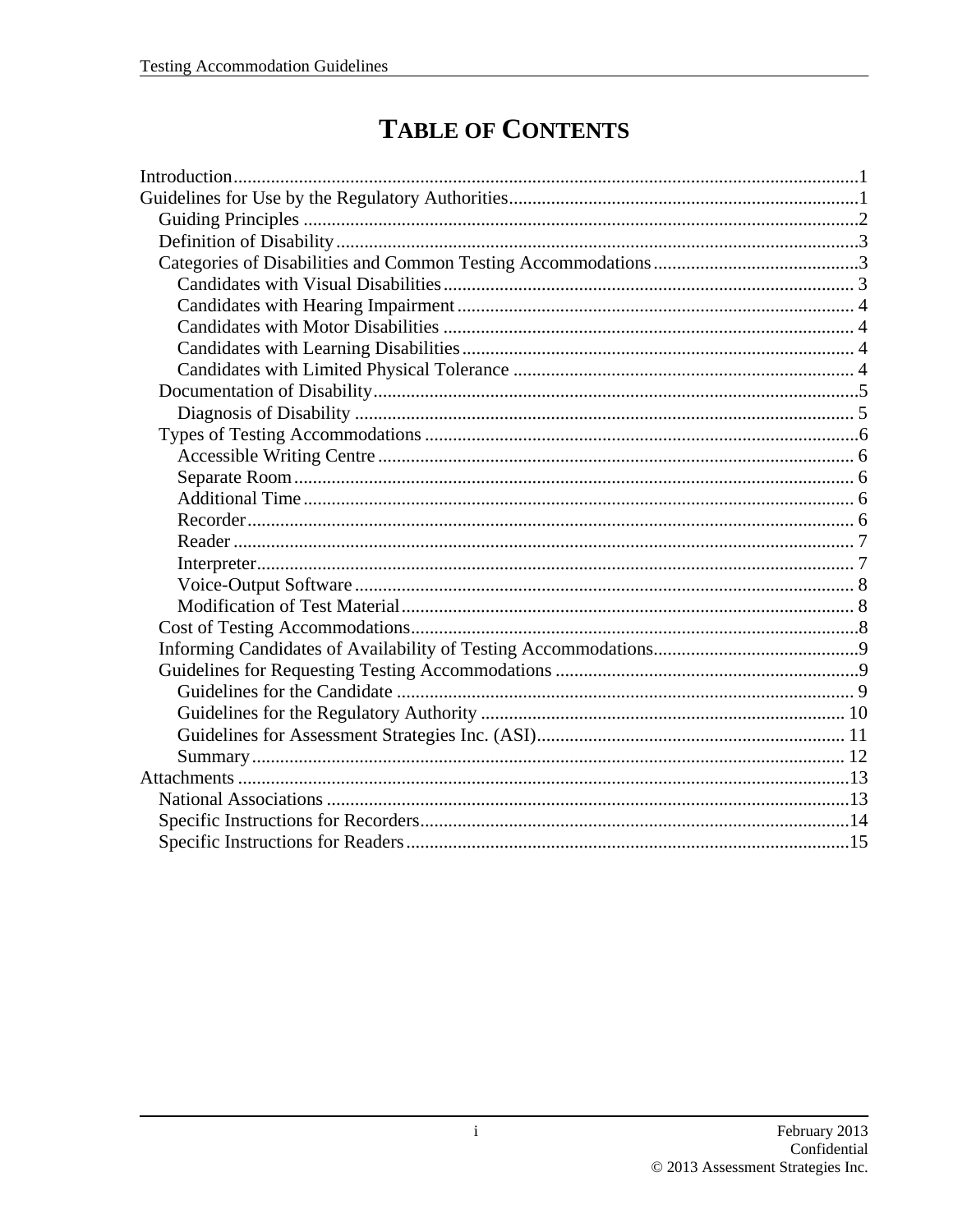# **Introduction**

Candidates with disabilities are entitled under the *Canadian Charter of Rights and Freedoms* and/or provincial/territorial human rights legislation to reasonable testing arrangements that provide for fair and valid assessment. Organizations administering tests must respond to requests for testing accommodations while ensuring the integrity of the examination. For an assessment to be valid, the examination must accurately test the knowledge, skills or whatever it is intended to measure, rather than the candidate's disability. In other words, testing accommodations should be made to ensure the accurate assessment of a candidate, not the functional limitations caused by the candidate's disability. **However, the accommodations should not place candidates with disabilities at an advantage or disadvantage in comparison to other candidates.**

Canada's Testing Company, Assessment Strategies Inc. (ASI) supports reasonable and appropriate modifications to the registration examination procedures and/or materials to accommodate candidates with disabilities.

This document provides guidelines on modifying the examination procedures and/or materials, as appropriate, to ensure fair and valid assessment of candidates with disabilities. It is designed for use by the provincial/territorial regulatory authorities when considering requests for accommodations from candidates with disabilities.

Before using these guidelines to determine what modification(s) should be made to testing conditions, individuals involved in making and implementing such decisions must be familiar with the:

- registration requirements;
- examination and the procedures for its administration;
- nature of disabilities of the candidate(s); and
- nature of modifications required by the candidate(s) in similar situations (e.g., test accommodations provided during the candidate's program of study).

# **Guidelines for Use by the Regulatory Authorities**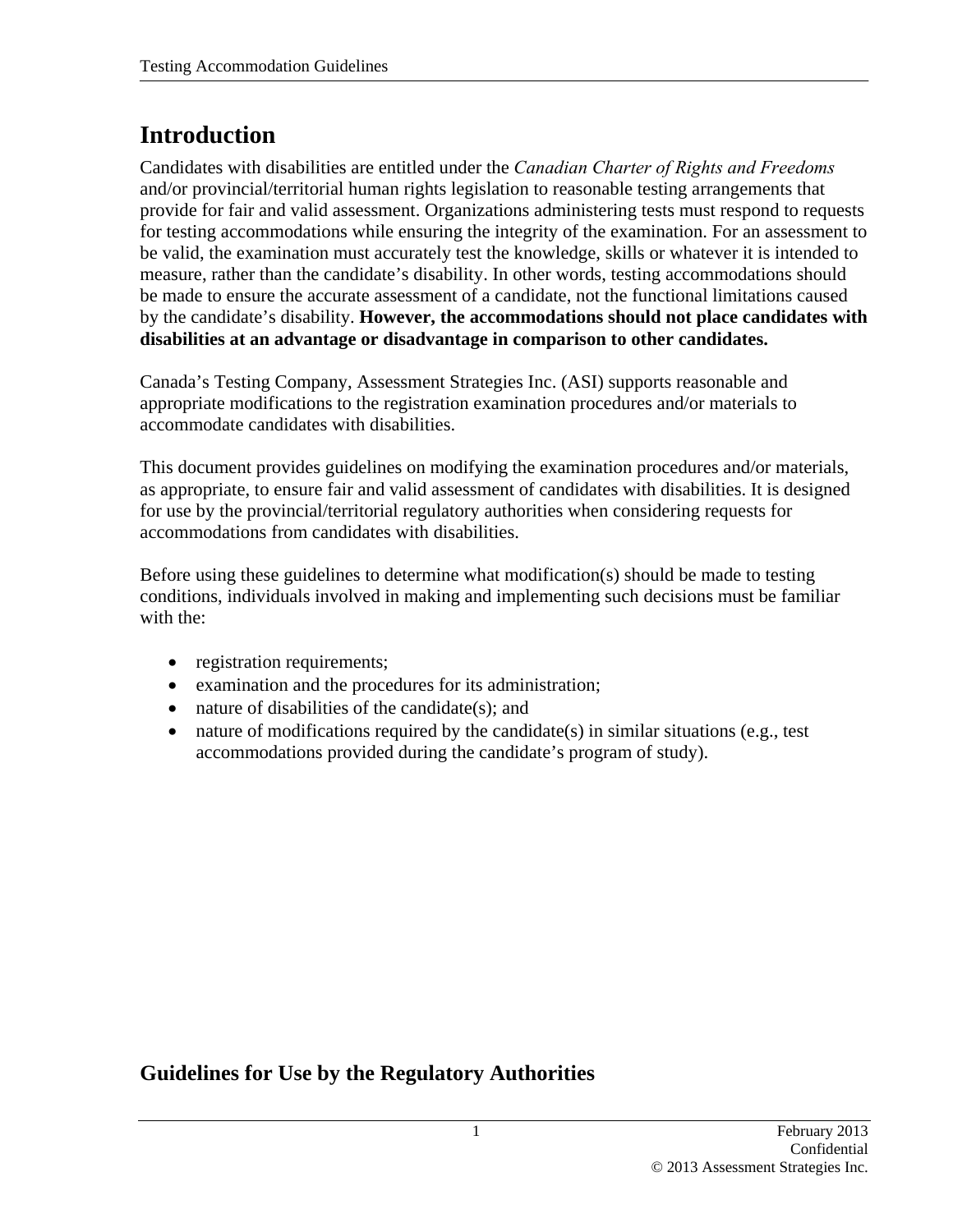# **Guiding Principles**

- A. The regulatory authority is responsible for ensuring that the candidate meets all the requirements to become registered and is eligible to write the registration examination (i.e., the candidate is able to perform the essential functions of the profession). It should be reasonably determined in advance that a candidate's disability does not constitute an obstacle to registration.
- B. The examination is one of the measures on which a candidate's eligibility for registration is based. It is used to assess the candidate's overall knowledge of theory and practice and supplements other information a regulatory authority collects about a candidate.
- C. The examination is the last stage of the process leading to registration. The candidate is required to successfully complete the earlier stages to be eligible to write the exam.
- D. The determination of whether a testing accommodation is appropriate should be based on:
	- 1) the submission of complete documentation by the candidate to the provincial/territorial regulatory authority with the request for accommodation;
	- 2) whether the disability disadvantages the candidate in the standard test-taking task;
	- 3) whether the test-taking task that is being accommodated by the modification is critical to performance in the workplace;
	- 4) the extent to which the same or a similar accommodation is likely to be needed or made available in the workplace;
	- 5) whether the accommodation alters the skills and abilities that are measured, and the level at which they are assessed; and
	- 6) whether the accommodations provided give the candidate with a disability an unfair advantage over other candidates.
- E. The provincial/territorial regulatory authority, in consultation with ASI, will modify the examination procedures, as appropriate, to meet the needs of candidates with disabilities, while protecting the integrity of the examination. ASI will modify the examination material, as appropriate, to meet the needs of candidates with disabilities, while protecting the integrity of the examination.
- F. Candidates with disabilities should be informed in advance that they can request testing accommodations with the appropriate documentation.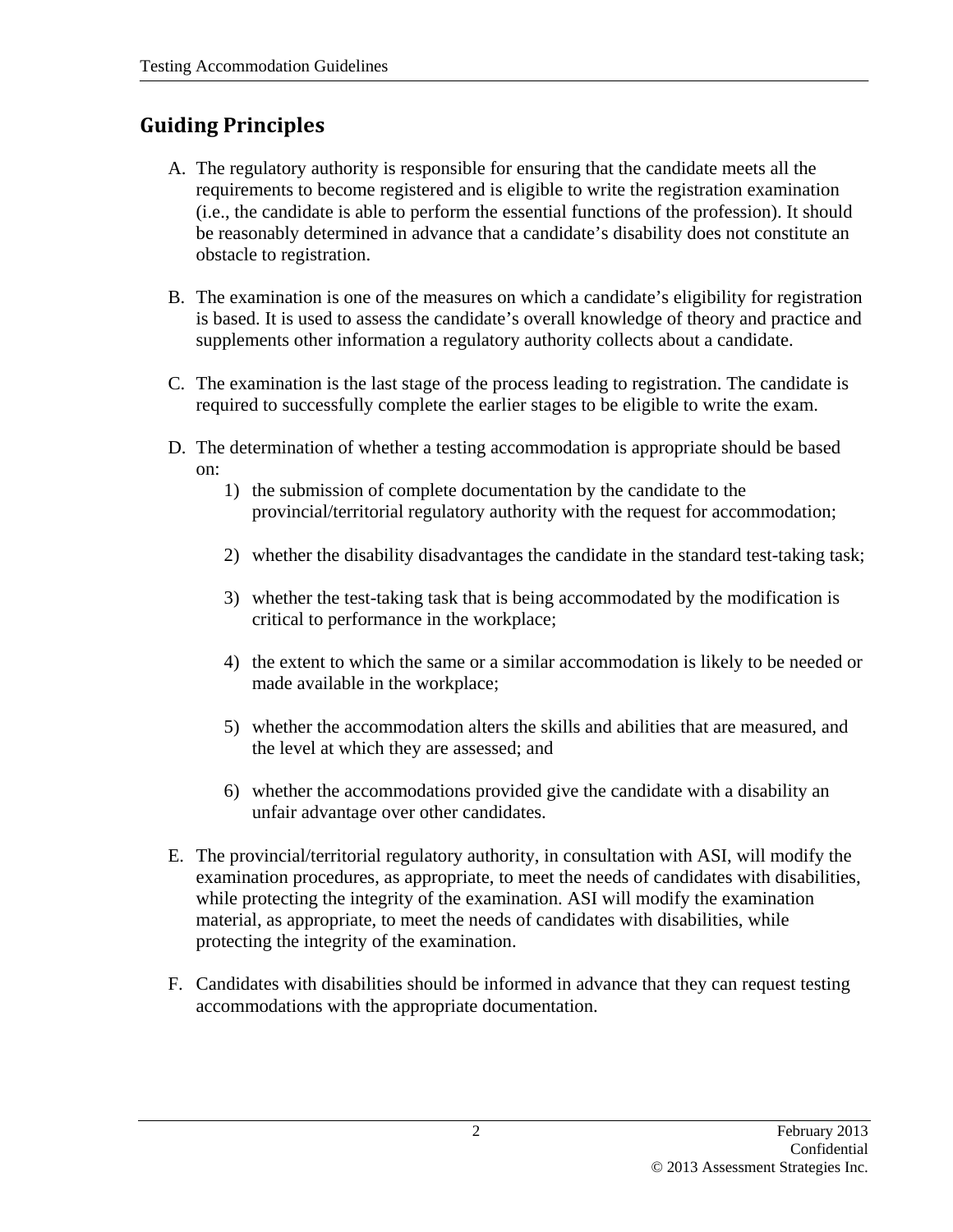# **Definition of Disability**

Candidates with disabilities are individuals who:

- i) have any temporary or permanent physical impairment, or any persistent cognitive, psychological, sensory or learning impairment; and/or
- ii) believe that they would be considered disadvantaged in relation to other candidates for testing purposes because of a condition such as:
	- visual disabilities;
	- hearing impairment;
	- motor disabilities:
	- learning disabilities; and/or
	- limited physical tolerance.

# **Categories of Disabilities and Common Testing Accommodations**

The following is a classification of testing accommodations for candidates with various types of disabilities. This classification is not exhaustive nor does it provide the decisions that should be made regarding the appropriate accommodations for specific individuals.

The classification is designed to provide direction regarding typical accommodations. It should be noted that the same accommodation may be used by individuals with different disabilities, and individuals with the same disability may use different accommodations. The great variety of disabilities makes it close to impossible to generalize rules for testing accommodations. Each request for accommodations should be reviewed on a case-by-case basis. Decisions regarding appropriate accommodations should be based on the nature of the disability and its impact on the candidate's ability to perform the tasks involved in taking a multiple-choice examination.

# **Candidates with Visual Disabilities**

These candidates are unable to read test material or can only do so with the aid of enlarging devices, or may encounter problems with certain types of printed material. Reasonable accommodations include:

- reader (individual who reads test instructions and questions);
- recorder (individual who fills in answers for the candidate);
- large print test book and/or large print answer sheets (if large print answer sheets are used by a candidate, a recorder will also have to be provided to transfer the candidate's answers to a regular answer sheet);
- mechanical enlarging/magnifying equipment;
- electronic version of test for use with voice output software (e.g., Kurzweil);
- special lighting;
- additional time; and
	- separate testing room.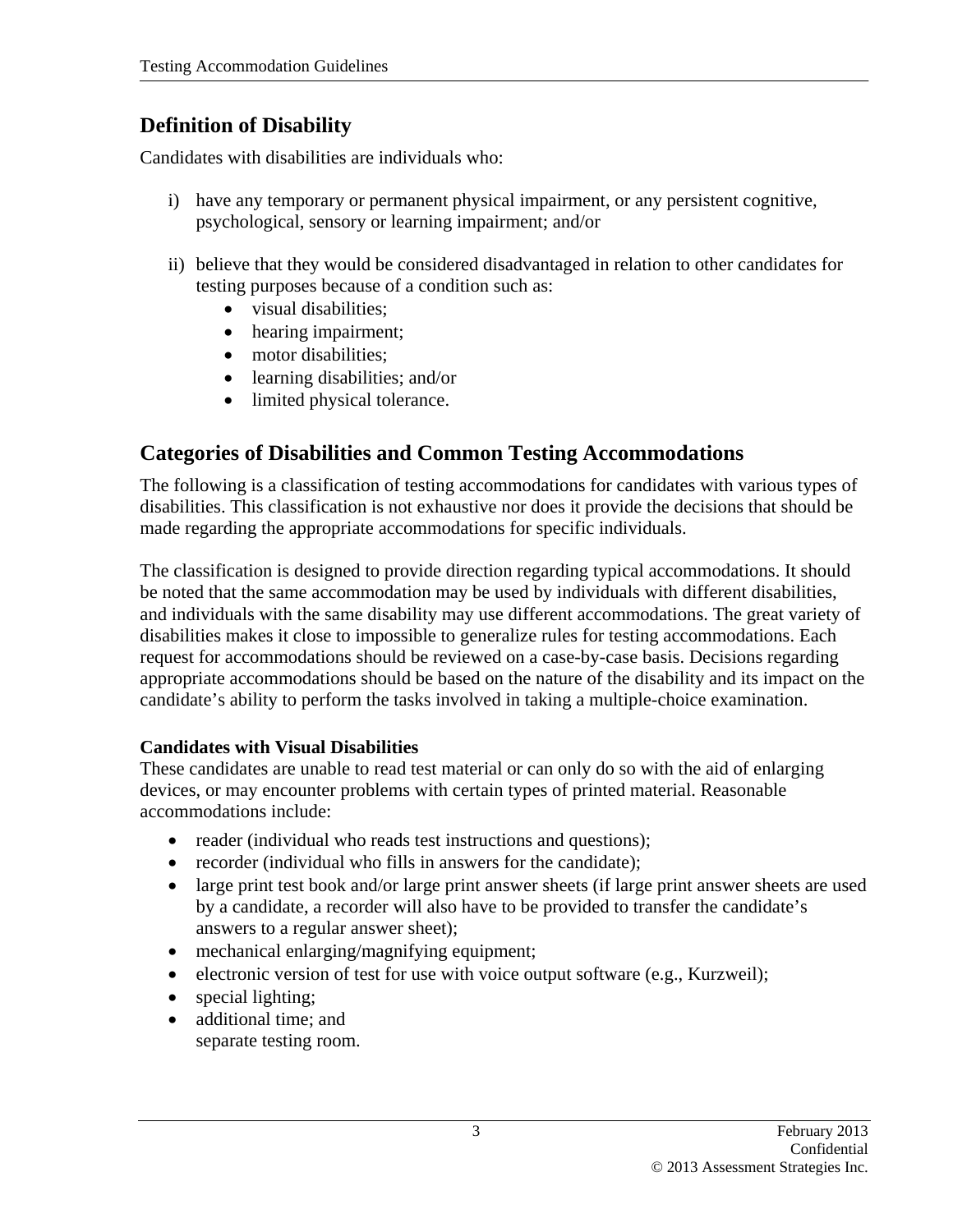#### **Candidates with Hearing Impairment**

These candidates usually have to receive information through printed material or oral/sign language. Reasonable accommodations include:

- written instructions:
- oral/sign language interpreter (an oral interpreter will enable the candidate to lip-read);
- special seating to allow candidate to view person giving oral instructions;
- additional time; and
- separate testing room.

## **Candidates with Motor Disabilities**

These candidates have reduced mobility or loss of coordination and dexterity or are disabled in recording their responses in writing. Reasonable accommodations include:

- recorder (individual who fills in answers and turns test book pages for the candidate);
- additional time; and
- separate testing room.

## **Candidates with Learning Disabilities**

These candidates are disabled in processing information from the printed page. Reasonable accommodations include:

- reader;
- electronic version of test for use with voice output software (e.g., Kurzweil);
- additional time; and
- separate testing room.

## **Candidates with Limited Physical Tolerance**

These candidates have limited physical tolerance due to physical, psychological or cognitive disabilities. Reasonable accommodations include:

- special timing with frequent breaks;
- additional time; and
- separate room.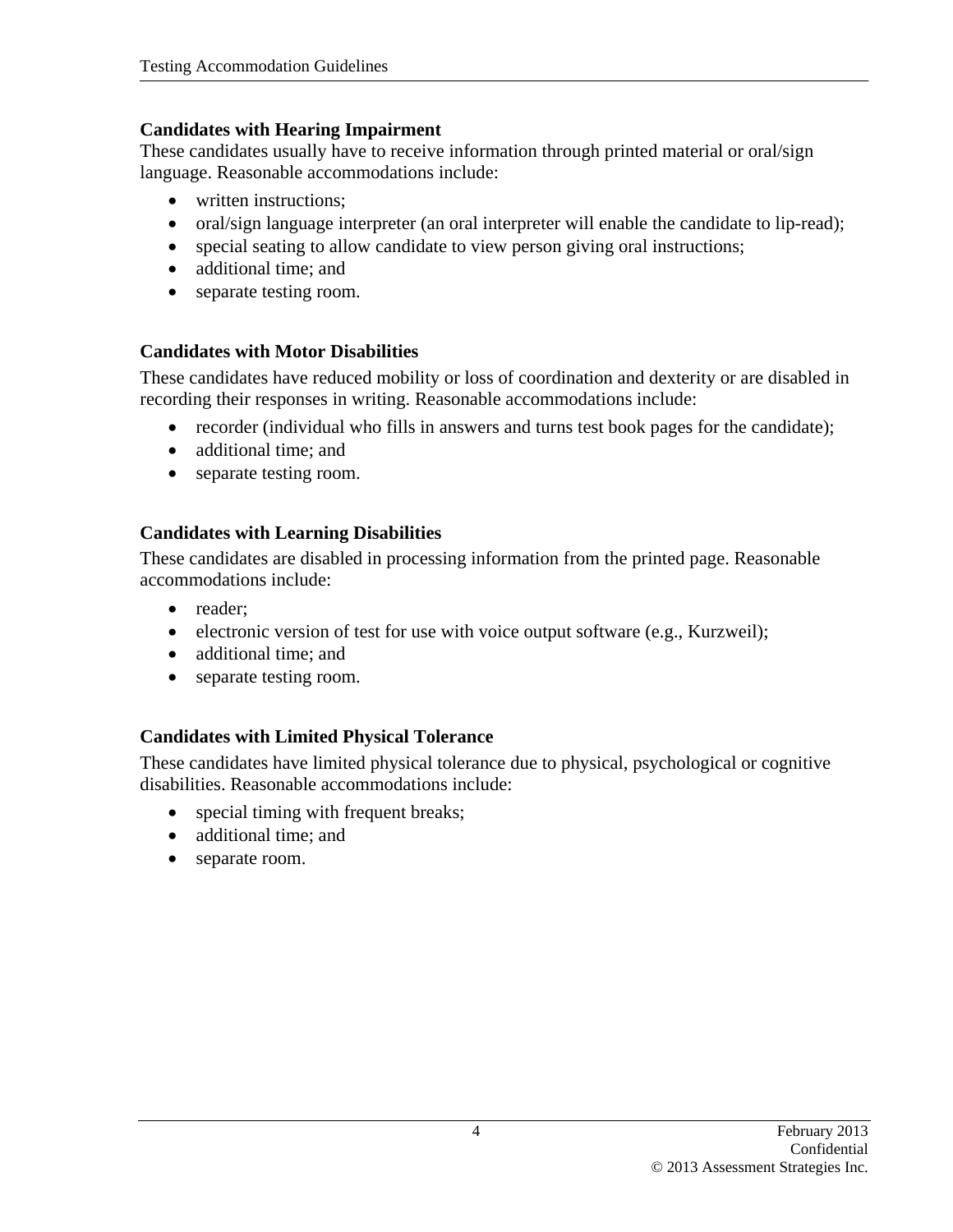# **Documentation of Disability**

To protect the integrity of the testing process and avoid unnecessary preparation for testing accommodations, it is reasonable to require documentation of eligibility and advance notification of disability-related needs.

The purpose of documentation is to substantiate the request for accommodation and to provide information about what accommodations are required. Requests for documentation of disability must be limited to establishing the need for accommodation. For those candidates who have observable disabilities (e.g., a fractured arm), there is no need for further documentation of the existence of the disability. For candidates with hidden disabilities (e.g., a learning disability), it is appropriate to request documentation to substantiate the need for accommodation. The candidate may be required to bear the cost of providing the requested documentation.

## **Diagnosis of Disability**

The candidate should submit a formal diagnosis from a qualified health professional (e.g., physician, psychologist registered with a professional regulatory body) that describes the disability. Unless the candidate has recently been disabled, the candidate may already have such documentation. If so, it would not be necessary to require another diagnosis.

Examples of documentation from a qualified health professional (e.g., physician, psychologist) that would support the request for testing accommodations include:

- identification of the specific disability and/or diagnosis;
- the approximate date when the disability was first diagnosed and/or identified;
- a brief history and description of the disability;
- identification of the tests and/or protocols used to confirm the diagnosis;
- a description of past accommodations granted for the disability;
- the nature/type of the accommodation currently being requested;
- an explanation why the specific accommodation is needed;
- a legible signature, title and qualifications (registration  $#$  or licence  $#$  of a professional regulatory body), and contact information (telephone, e-mail) of the qualified health professional; and
- history of accommodations provided to the candidate in testing situations during her/his program (this can be supplied by persons involved in providing the accommodations at the educational institution, such as a disability counsellor).

Diagnostic information related to the candidate's disability is highly confidential and should not be disclosed to third parties. It should also be maintained separately from application and test result files.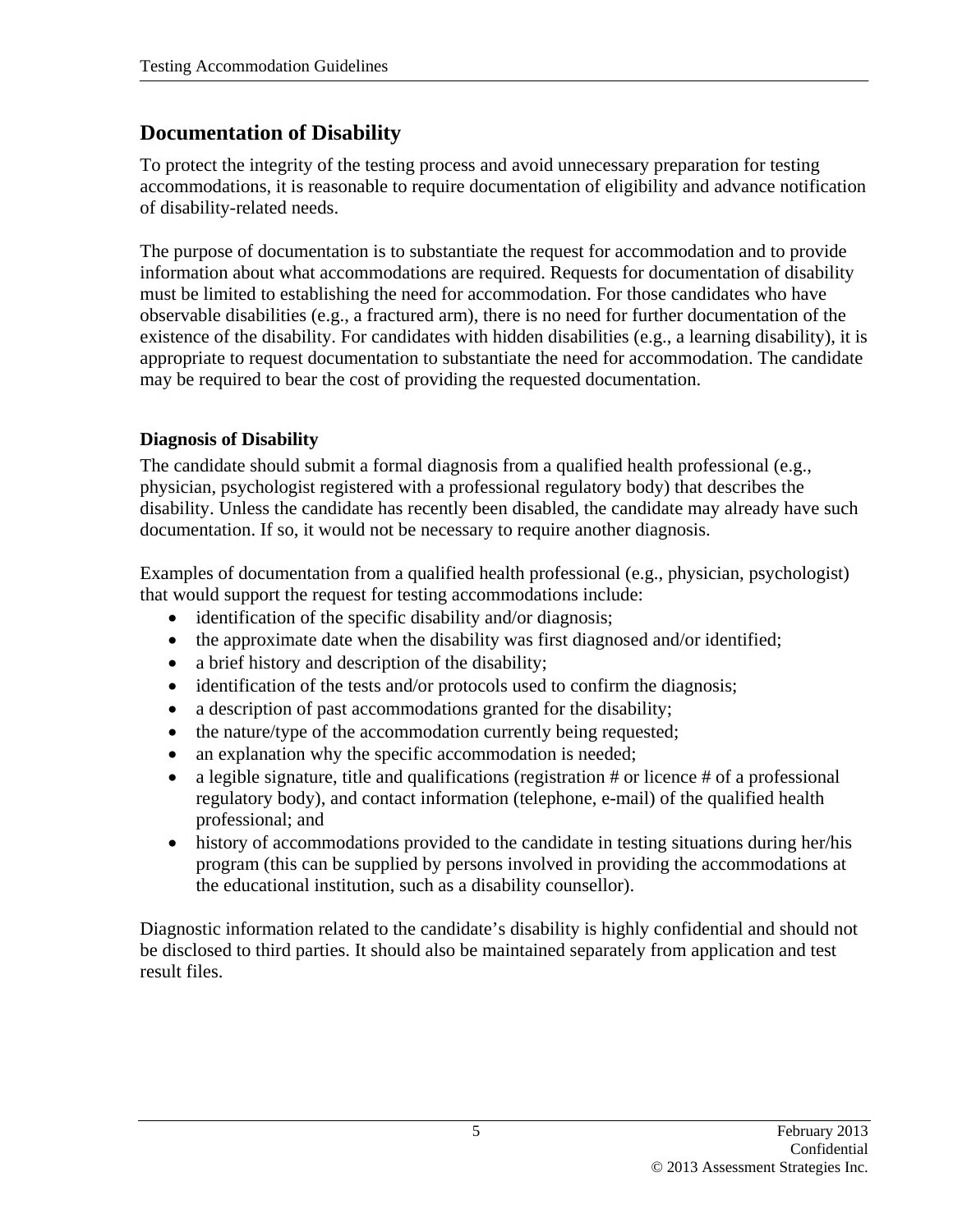# **Types of Testing Accommodations**

### **Accessible Writing Centre**

When selecting writing centres, it is important to ensure that the sites are accessible (e.g., ramps, railings) to meet the needs of candidates with limited mobility. If some writing centres are not accessible, an alternative site that is accessible should be provided upon request.

The writing centre should also be screened to determine its suitability for a secure and standardized administration.

#### **Separate Room**

Because of their disability, some candidates may require a testing environment that minimizes distractions resulting from noise, movement or both. Conversely, other candidates compensate for their difficulty in processing information by talking aloud and will require a separate room so that they do not disturb other candidates. A separate room should normally be provided when using a reader or a recorder.

## **Additional Time**

Extending the time for an examination is frequently done to accommodate a variety of disabilityrelated conditions and is often provided in combination with other accommodations. It should normally be provided when accommodations include a reader or a recorder.

The standard extension is time and one half (e.g., standard 4 hours is extended to 6 hours). However, decisions regarding the provision of additional time should be reviewed on a case-bycase basis.

## **Recorder**

The use of an individual to fill in the answers may be appropriate for candidates who have difficulty writing. In general, the recorder can only write what is dictated by the candidate.

For the registration examination, the recorder will be asked to complete the information portion of the answer sheet and to fill in the ovals indicating the candidate's answers to each question. The candidate will be requested to sign a *Candidate Declaration Form,* which absolves the recorder, the regulatory authority and ASI from responsibility for unintentional errors in recording the candidate's answers and other information provided. However, steps can be taken to minimize potential errors (e.g., have the recorder read the response after recording it). Specific instructions for recorders are provided in the attachments section of this document. Since the candidate will most likely be taking the examination in a separate room, the person invigilating the examination could also act as the recorder. There should be no pre-existing relationship between the candidate and the recorder, as this presents a conflict of interest. The recorder will also be required to sign a *Security Declaration for Recorders and Readers* form.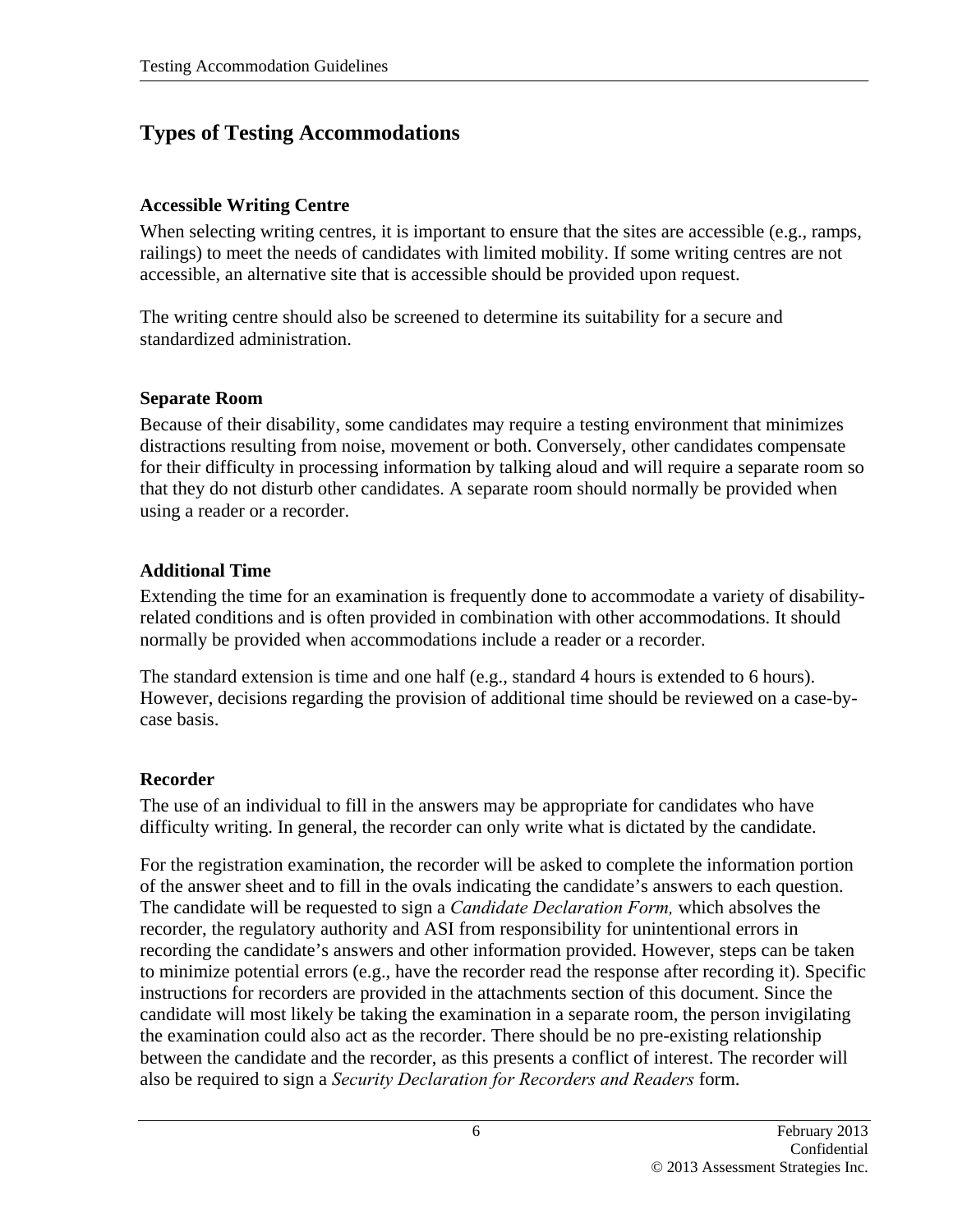## **Reader**

The provision of reader services is a traditional means of accommodating candidates whose disability precludes independent reading of the test material. The role of the reader is simply to read, not to interpret, what is presented. Interpretation of test questions is completely inappropriate.

The reader should be a native speaker of the language of the examination and someone who reads well and articulates clearly. There should be no pre-existing relationship between the candidate and the reader, as this presents a conflict of interest. The following criteria for selecting readers have been identified by major testing programs.

## **A good reader**:

- reads clearly;
- reads at a normal pace;
- has good enunciation;
- speaks without a heavy accent;
- is patient;
- understands that the candidate may need to have the test questions repeated several times;
- follows instructions to read only the words on the page and not to change or add anything; and
- is familiar with the words, terms, symbols or signs that are specific to the test content.

Since the candidate will most likely be taking the examination in a separate room, the person invigilating the examination could also act as the reader. The candidate will be requested to sign a *Candidate Declaration Form,* which absolves the reader, the regulatory authority and ASI from responsibility for unintentional errors in reading the examination and other information provided. Specific instructions for readers are provided in the attachments section of this document. The reader will also be required to sign the *Security Declaration for Recorders and Readers* form.

# **Interpreter**

Some candidates with a hearing disability may request to have an interpreter who has proficiency in sign language or an oral interpreter who speaks in a way that enables the candidate to lip-read accurately. The use of a qualified interpreter for interpreting test instructions and to assist in communication between the candidate and the person invigilating the examination is appropriate, but it may not be necessary. Alternative methods of conveying the information may be arranged between the candidate and the person invigilating the examination.

If interpretation is required, the candidate will most likely take the examination in a separate room. The invigilator should always address the instructions to the candidate, not the interpreter.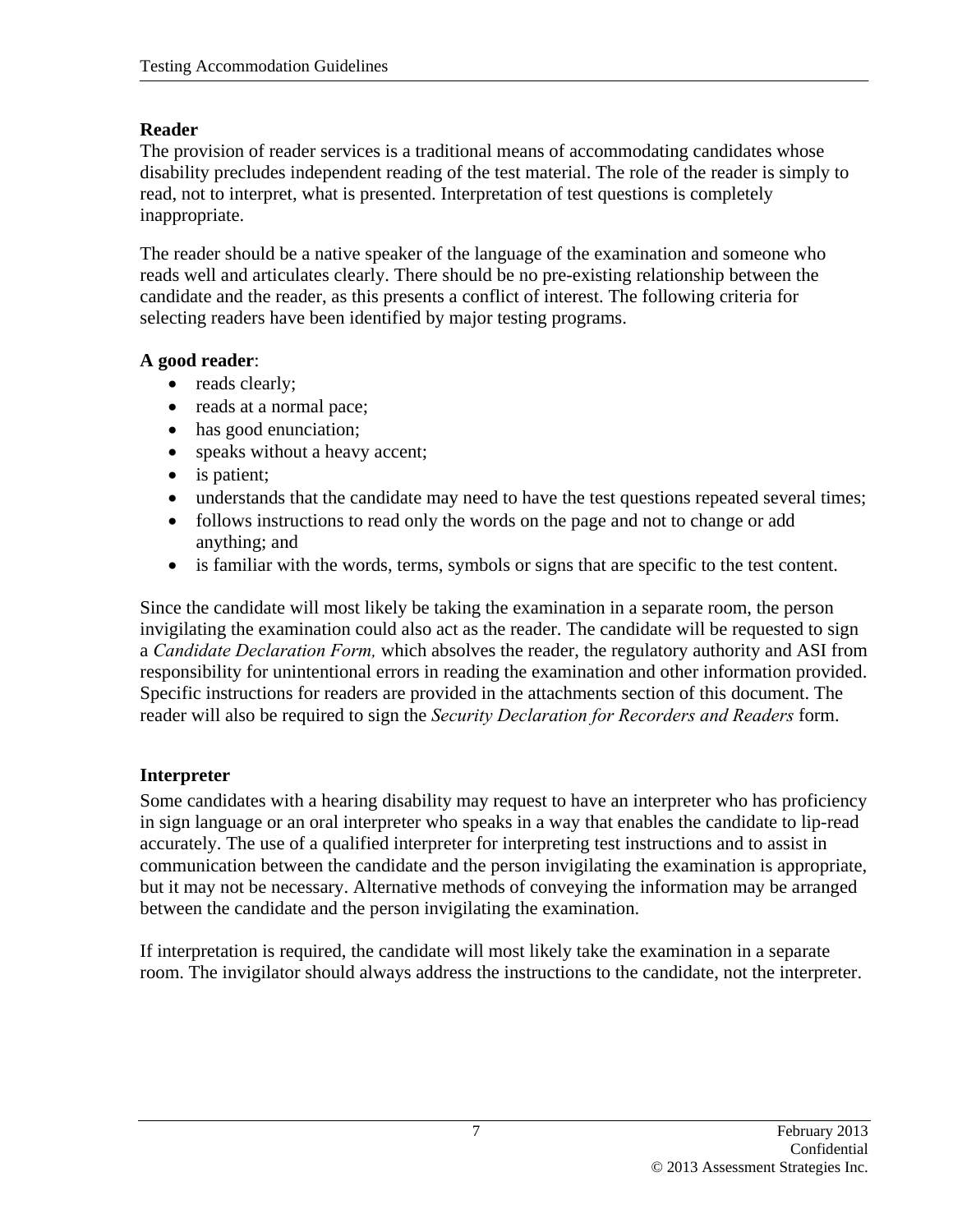### **Voice-Output Software**

The use of voice output software (e.g., Kurzweil) may be appropriate for some candidates whose disability precludes independent reading of the test material. If a regulatory authority is considering this accommodation, ASI should be contacted to obtain the *Guidelines and Restrictions for the Use of Voice Output Software*. The regulatory authority must be able to administer the examination in accordance with these guidelines to proceed with the accommodation. ASI will also require the regulatory authority to sign a *Security Protocol* before the exam.

### **Modification of Test Material**

For some candidates, it may be appropriate to modify the test presentation to accommodate them. **The modifications must be made to the format/presentation of the examination material, not the content of the examination.** Examples of modifications include providing the examination on coloured paper or providing a large print test book and answer sheet. Each request should be reviewed on a case-by-case basis, keeping in mind the type of accommodation being requested and the disability involved.

# **Cost of Testing Accommodations**

Testing accommodations should be provided at no cost to the candidate. Requiring the candidate to pay could be perceived as discriminatory under Canadian human rights legislation.

The provincial/territorial regulatory authority will be responsible for all costs associated with providing accommodations to candidates. The regulatory authority will be responsible for deciding how such costs will be covered. When more costly accommodations are required, ASI can help regulatory authorities find alternative accommodations or cost-saving strategies.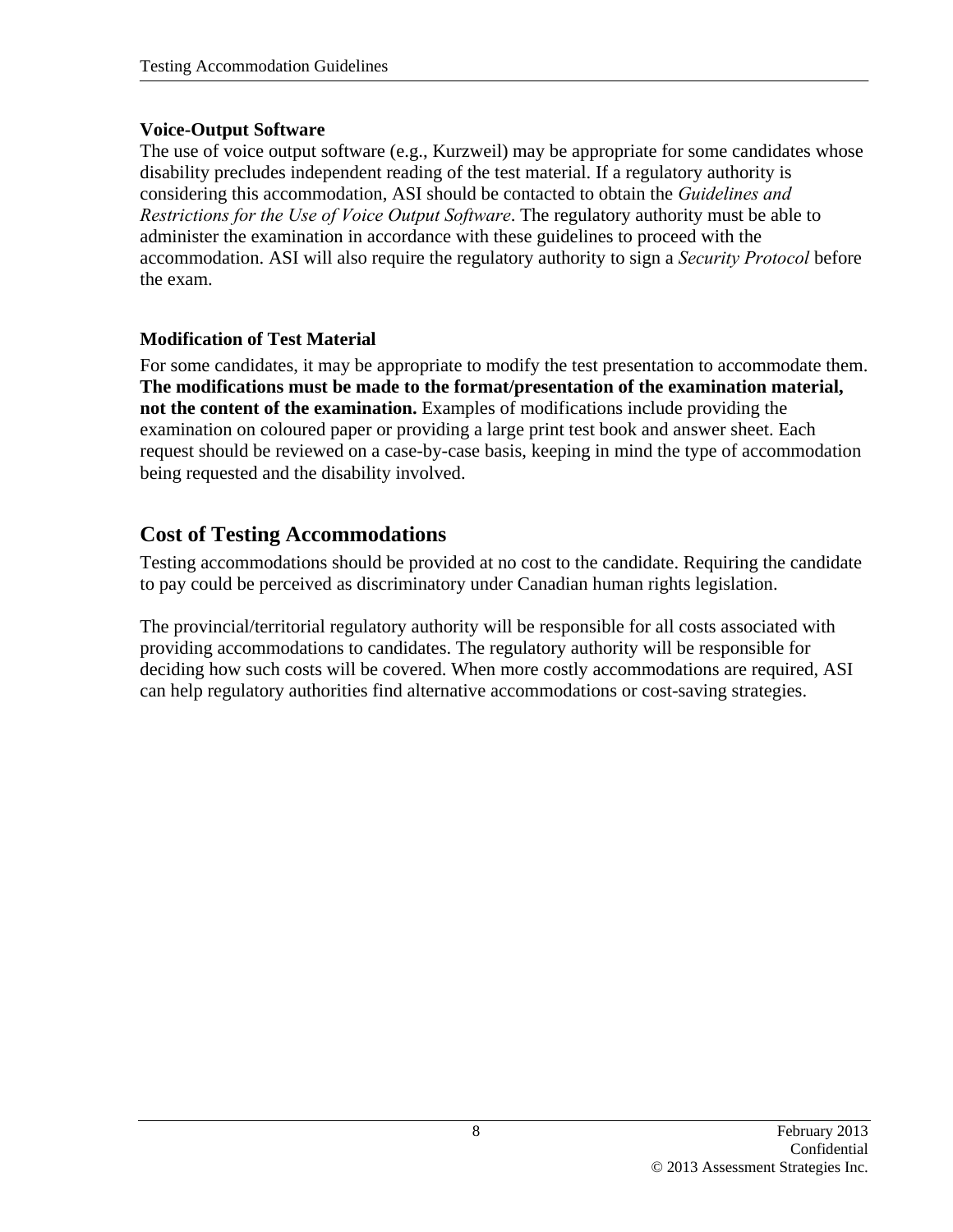# **Informing Candidates of Availability of Testing Accommodations**

Candidates should be informed as soon as possible of the process, procedures and deadlines for requesting accommodations to write the registration examination so that appropriate and timely arrangements can be provided. Failure to inform candidates might generate complaints and necessitate a reassessment of the candidate at the regulatory authority's expense. This does not mean that the accommodation guidelines have to be communicated routinely to each candidate, but a reasonable attempt must be made to inform all candidates of the availability of testing accommodations.

Candidates should receive information when applying to write the examination. The following wording is suggested for inclusion on the application form and in the "*Information for Candidates Writing the Registration Examination*" leaflet:

"If you have a disability that could adversely affect your performance on the examination and may require some accommodation in taking the examination, you should complete a testing accommodation *Candidate Application Form*. This form is available by contacting your provincial/territorial regulatory authority. If accommodations are not requested in advance, we cannot guarantee that accommodations will be available."

# **Guidelines for Requesting Testing Accommodations**

Candidates must seek approval from the regulatory authority prior to the examination for medical needs that do not affect their ability to write the examination but require the candidate to bring special materials into the examination room (e.g., hearing aids, medication(s), asthma pumps). These needs do not have to be communicated to ASI, but the regulatory authority should ensure that these allowances do not interfere with other candidates' ability to write the examination. If there is a possibility of interference, a separate room should be considered.

## **Guidelines for the Candidate**

- 1. The candidate must submit the *Candidate Application Form* to the provincial/territorial regulatory authority by the deadline indicated on the form.
- 2. The candidate is required to submit appropriate documentation with the request for testing accommodations and to bear the cost of obtaining the required supporting documentation from a qualified health professional.
- 3. On examination day, the candidate must complete the *Candidate Declaration Form*  before the exam materials are distributed.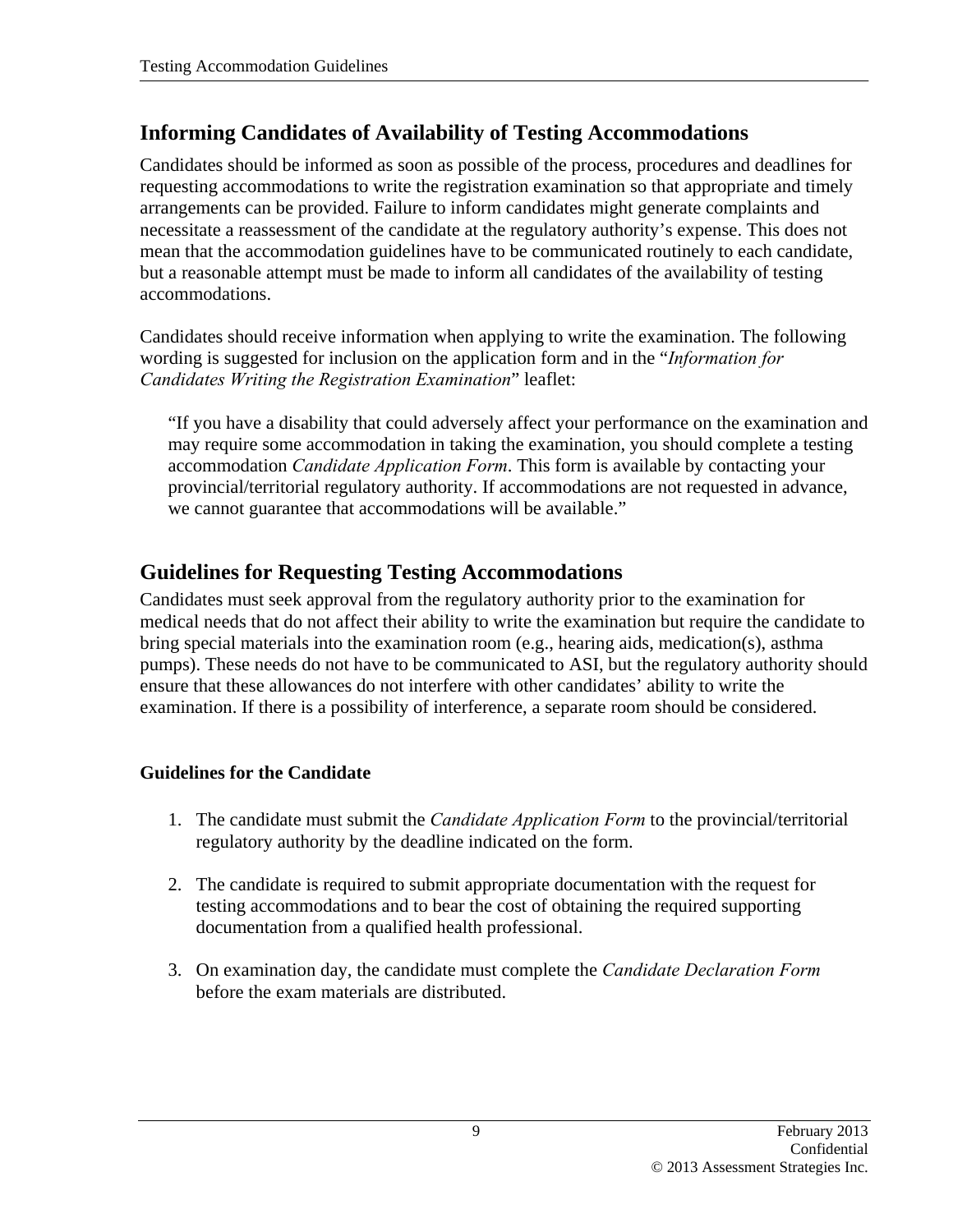## **Guidelines for the Regulatory Authority**

- 1. The regulatory authority must inform candidates of the availability of testing accommodations.
- 2. The regulatory authority must provide the necessary form(s) to a candidate who indicates the need for testing accommodations.
- 3. The regulatory authority must ensure that the required form(s) are completed and that the supporting documentation is submitted by the candidate prior to the deadline.
- 4. The regulatory authority must determine whether it can support the request for testing accommodation. If necessary, the regulatory authority may communicate with ASI to discuss the request and the proposed accommodations before the request is submitted in writing to ASI. This is especially important when: dealing with accommodations that are not common; the regulatory authority is uncertain how to proceed; or approval of the request is uncertain.
- 5. The regulatory authority is required to complete the *Regulatory Authority Form* to notify ASI that it supports the request.
- 6. The regulatory authority must submit the *Regulatory Authority Form* to notify ASI of requests for modifications to examination procedures or examination material at least 40 business days prior to the examination date.
- 7. Upon receiving confirmation from ASI, the regulatory authority must notify the candidate requesting the testing accommodations of its decision to support or reject the request. The regulatory authority may also want to consider establishing a mechanism for candidates who wish to appeal the decision.
- 8. The regulatory authority must provide the approved accommodation(s) and is responsible for all associated costs.
- 9. On examination day, the regulatory authority must arrange to have the candidate sign the *Candidate Declaration Form* before the exam materials are distributed. A copy of this form must be returned to ASI.
- 10. On examination day, the regulatory authority must arrange to have recorders and readers sign the *Security Declaration Form for Recorders and Readers.* A copy of this form is included with the exam materials and must be returned to ASI.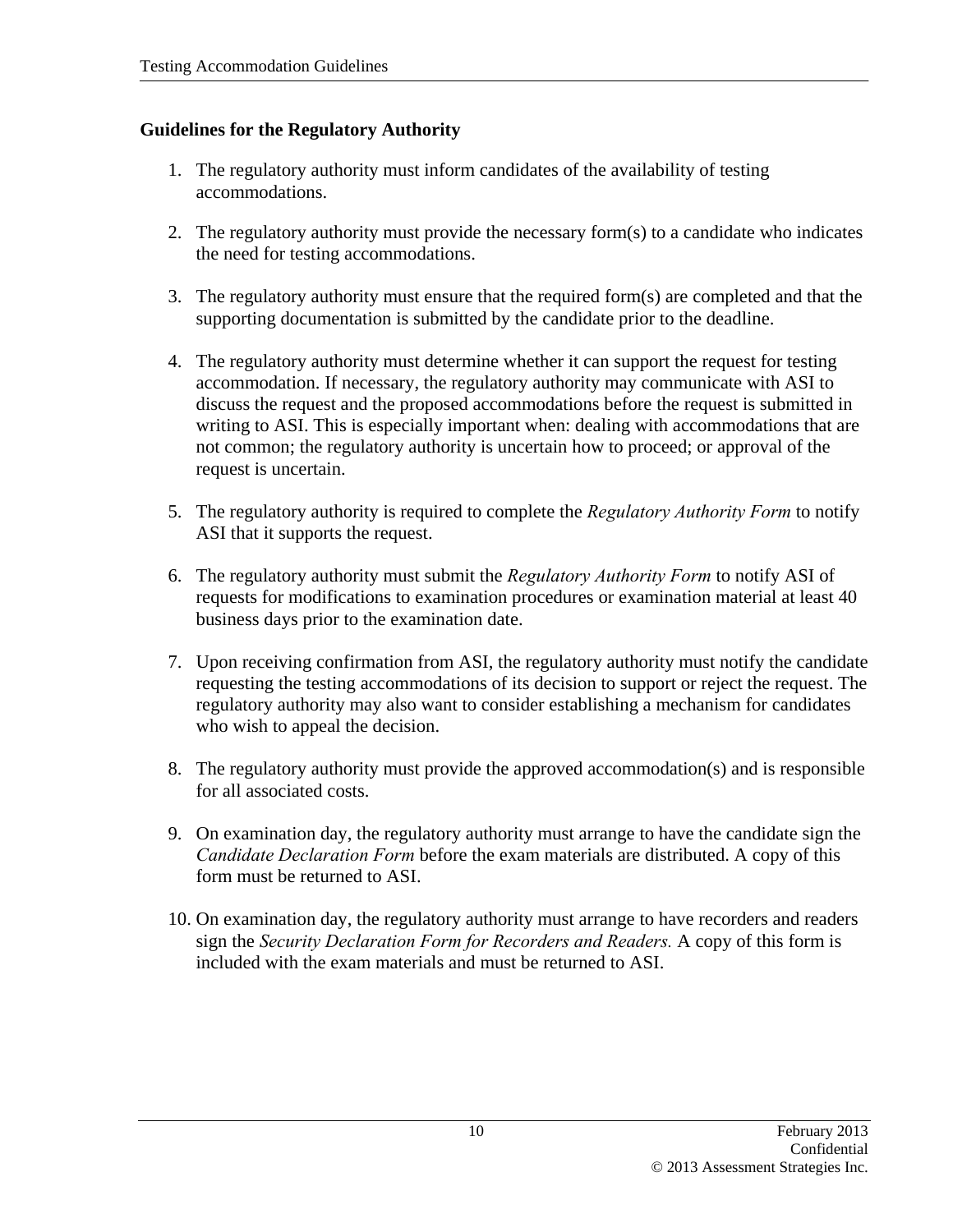### **Guidelines for Assessment Strategies Inc. (ASI)**

- 1. For requests regarding modifications to the examination procedures, ASI will notify the regulatory authority in writing that it supports or does not support the decision to provide the accommodations requested. ASI may also propose alternative accommodations.
- 2. For requests regarding modifications to the examination material, ASI will notify the regulatory authority in writing that it supports or does not support the decision to modify the examination material. ASI may also recommend alternative accommodations.
- 3. ASI will maintain a record of all accommodations that have been provided and will make this information (with the exception of confidential information) available to the regulatory authority.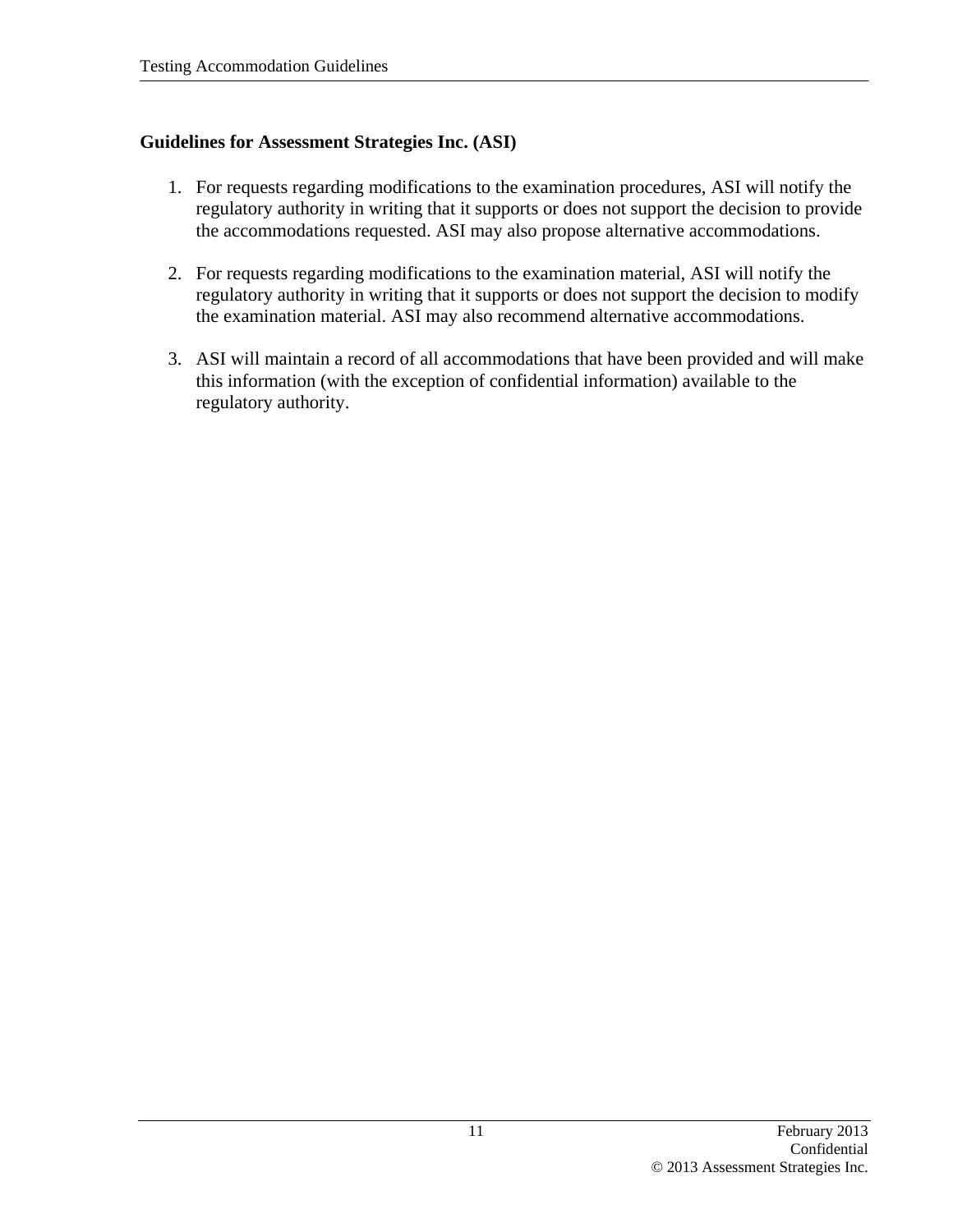#### **Summary**

The process for considering candidate requests for accommodations is as follows.

- 1. The regulatory authority receives the candidate's request for accommodations when the candidate applies to write the examination.
- 2. The regulatory authority reviews the documentation submitted in support of the request to ensure it is complete.
- 3. The regulatory authority follows up with the health-care professional for clarification or further documentation, if needed.
- 4. The regulatory authority makes a decision whether to grant the accommodation and the type of accommodation it grants.
- 5. If granted, the regulatory authority informs ASI of its decision by completing the *Regulatory Authority Form*. For modifications to examination material or examinations procedures, ASI should be informed 40 business days before the examination date.
- 6. ASI reviews the accommodations granted, specifically in terms of whether they are likely to alter the nature of what the test essentially measures or whether it provides an unfair advantage over other candidates or poses potential examination security concerns. ASI then communicates its findings to the regulatory authority and, if any issue needs to be resolved, discussions are held to reach a solution.
- 7. The regulatory authority provides the candidate with its final decision on the request for accommodations.
- 8. The jurisdiction makes arrangements with the appropriate body so that the accommodations can be implemented.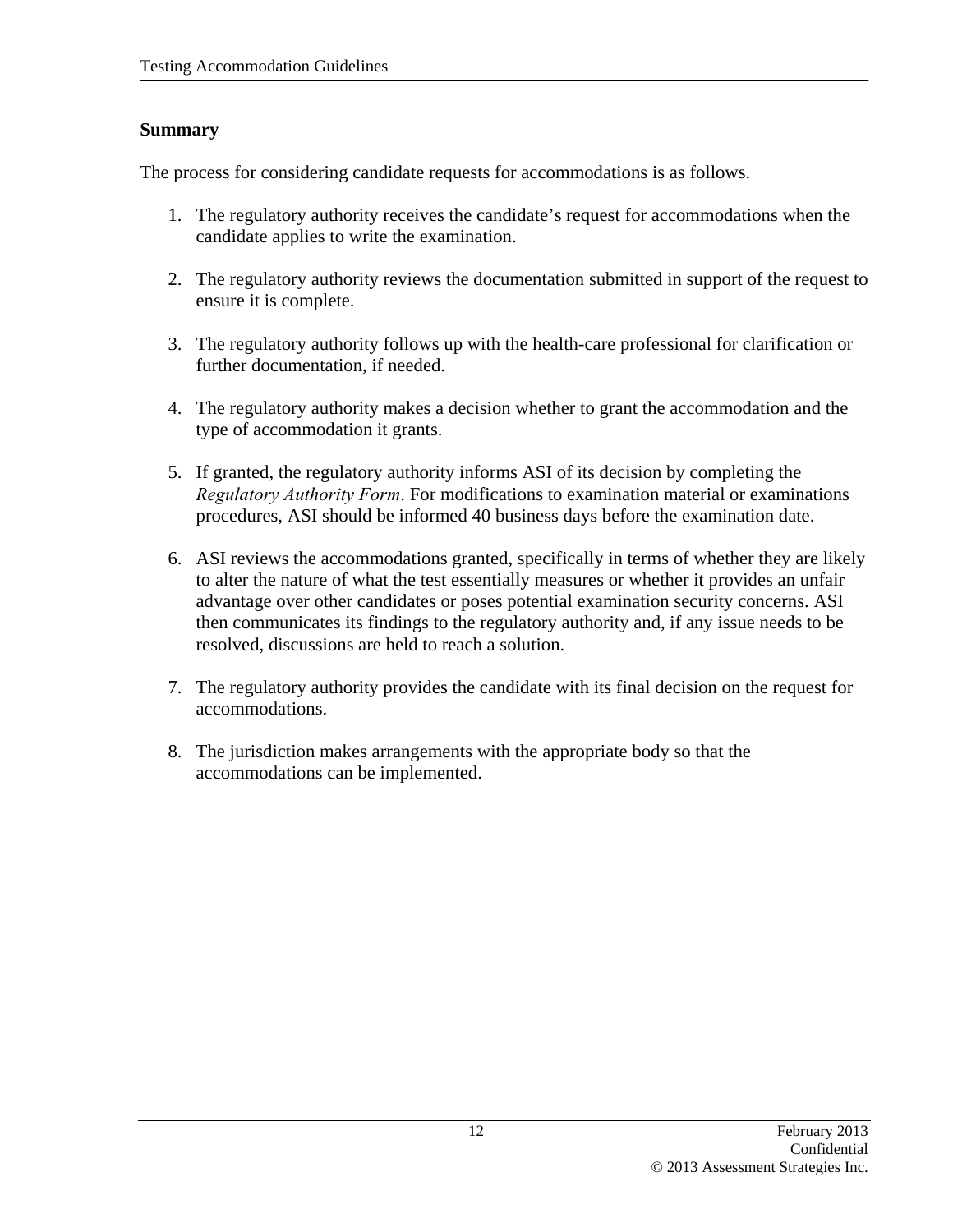# **Attachments**

# **National Associations**

The references below are for your information. Other organizations may be available locally to assist you in understanding the nature of various disabilities as well as the kinds of accommodations that can be considered. Technical aids required for the testing session, if necessary, may be supplied by some of the community organizations listed below.

**Canadian National Institute for the Blind**  www.cnib.ca

**Institute for Rehabilitation Research and Development, The Ottawa Hospital Rehabilitation Centre**  505 Smyth Rd. Ottawa, ON K1H 8M2 www.irrd.ca

**Causeway Work Centre**  22 O'Meara St. Ottawa, ON K1Y 4N6 www.causewayworkcentre.org

#### **The Canadian Hearing Society**

271 Spadina Rd. Toronto, ON M5R 2V3 www.chs.ca

#### **Technical Aids Loan Bank**

Program Development (Employment Equity) Public Service Commission L'Esplanade Laurier, West Tower 300 Laurier Ave. W. Ottawa, ON K1A 0M7

#### **Learning Disabilities Association of Canada**

1188 Wellington Street West, Suite 200 Ottawa, ON K1Y 2Z5 www.ldac-acta.ca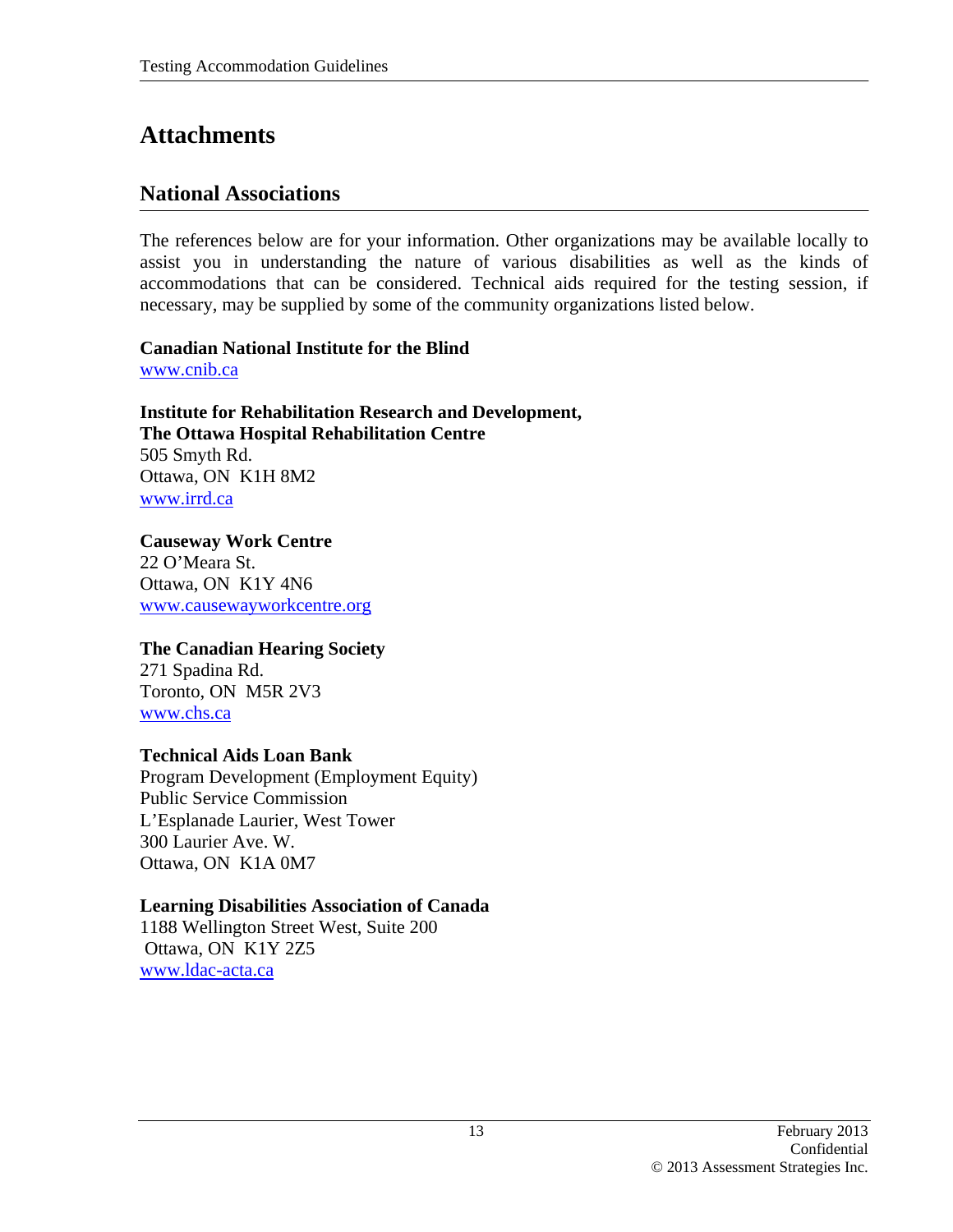# **Testing Accommodations**

# **Specific Instructions for Recorders**

Please familiarize yourself with the *Policies, Procedures and Guidelines for Presiding Officers and Invigilators* prior to exam day.

On exam day, recorders should do the following:

- 1. Arrange to be seated next to the candidate so the candidate can clearly see the answers that you fill in (applies only when candidates have adequate visual acuity).
- 2. Fill in the identification section of the response sheet with the information provided by the candidate.
- 3. Orally verify each answer the candidate chooses before recording it on the answer sheet.
- 4. Allow the candidate to visually and/or orally review the completed answer sheet and make changes within the allotted time period, before ending the examination session.
- 5. Do not discuss the questions or the response options with the candidate. If the candidate asks you any questions concerning the content of the examination, do not provide any interpretation.